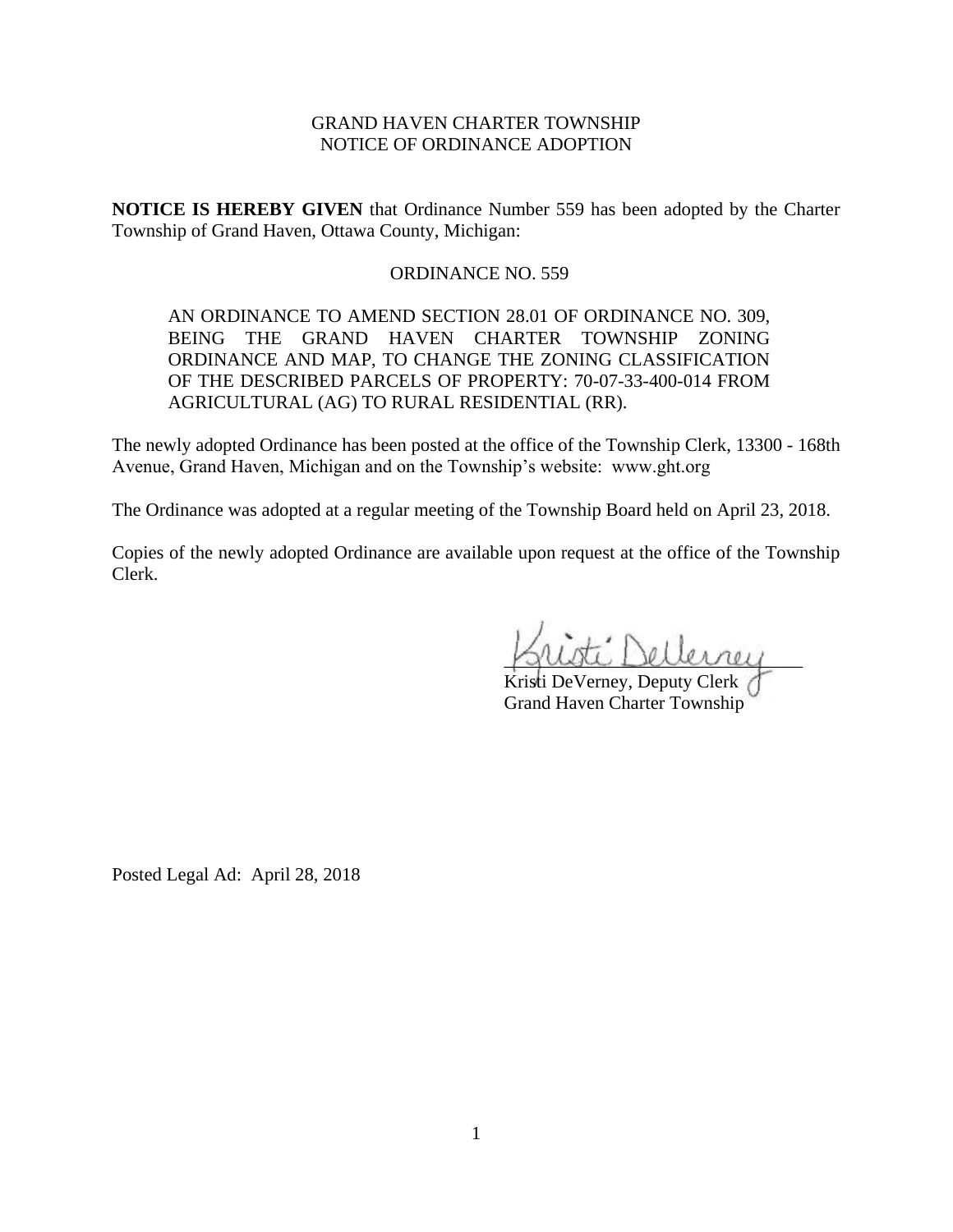### ORDINANCE NO. 559

### **ZONING MAP AMENDMENT ORDINANCE**

AN ORDINANCE TO AMEND CERTAIN PORTIONS OF THE ZONING ORDINANCE AND MAP OF GRAND HAVEN CHARTER TOWNSHIP, OTTAWA COUNTY, MICHIGAN FOR THE PURPOSE OF REZONING CERTAIN LANDS FROM THE AGRICULTURAL (AG) DISTRICT TO THE RURAL RESIDENTIAL (RR) DISTRICT.

GRAND HAVEN CHARTER TOWNSHIP, COUNTY OF OTTAWA, AND STATE OF MICHIGAN ORDAINS:

Section 1. Amendment. The Zoning Ordinance and Map of the Charter Township of Grand Haven, Ottawa County, Michigan, the map being incorporated by reference in the Zoning Ordinance for the Charter Township of Grand Haven pursuant to Chapter 3, shall be amended so that the following lands shall be rezoned from the Agricultural District (AG) to the Rural Residential District (RR). The lands are in the Charter Township of Grand Haven, Ottawa County, Michigan, and are described as follows:

PARCEL NUMBER: 70-07-33-400-014

PART OF N 1/2 OF SE 1/4 COM N 0D 11M 11S E 1662.69 FT & N 88D 50M 01S W 660 FT FROM SE SEC COR, TH N 88D 50M 01S W 660 FT, S 0D 11M 11S W 333.24 FT, S 88D 51M 50S E 660 FT, TH N 0D 11M 11S E 332.89 FT TO BEG. SEC 33 T7N R16W 5.05 NA

Section 2. Effective Date. This amendment to the Grand Haven Charter Township Zoning Ordinance was approved and adopted by the Township Board of Grand Haven Charter Township, Ottawa County, Michigan on April 23, 2018 after a public hearing as required pursuant to Michigan Act 110 of 2006, as amended; after introduction and a first reading on April 9, 2018, and after posting and publication following such first reading as required by Michigan Act 359 of 1947, as amended. This Ordinance shall be effective on May 6, 2018 which date is the eighth day after publication of a Notice of Adoption and Posting of the Zoning Map Amendment Ordinance in the *Grand Haven Tribune*, as required by Section 401 of Act 110, as amended. However, this effective date shall be extended as necessary to comply with the requirements of Section 402 of Act 110, as amended.

\_\_\_\_\_\_\_\_\_\_\_\_\_\_\_\_\_\_\_\_\_\_\_\_\_\_\_\_\_\_\_ \_\_\_\_\_\_\_\_\_\_\_\_\_\_\_\_\_\_\_\_\_\_\_\_\_\_\_\_\_\_

Mark Reenders, Township Supervisor Laurie Larsen, Township Clerk